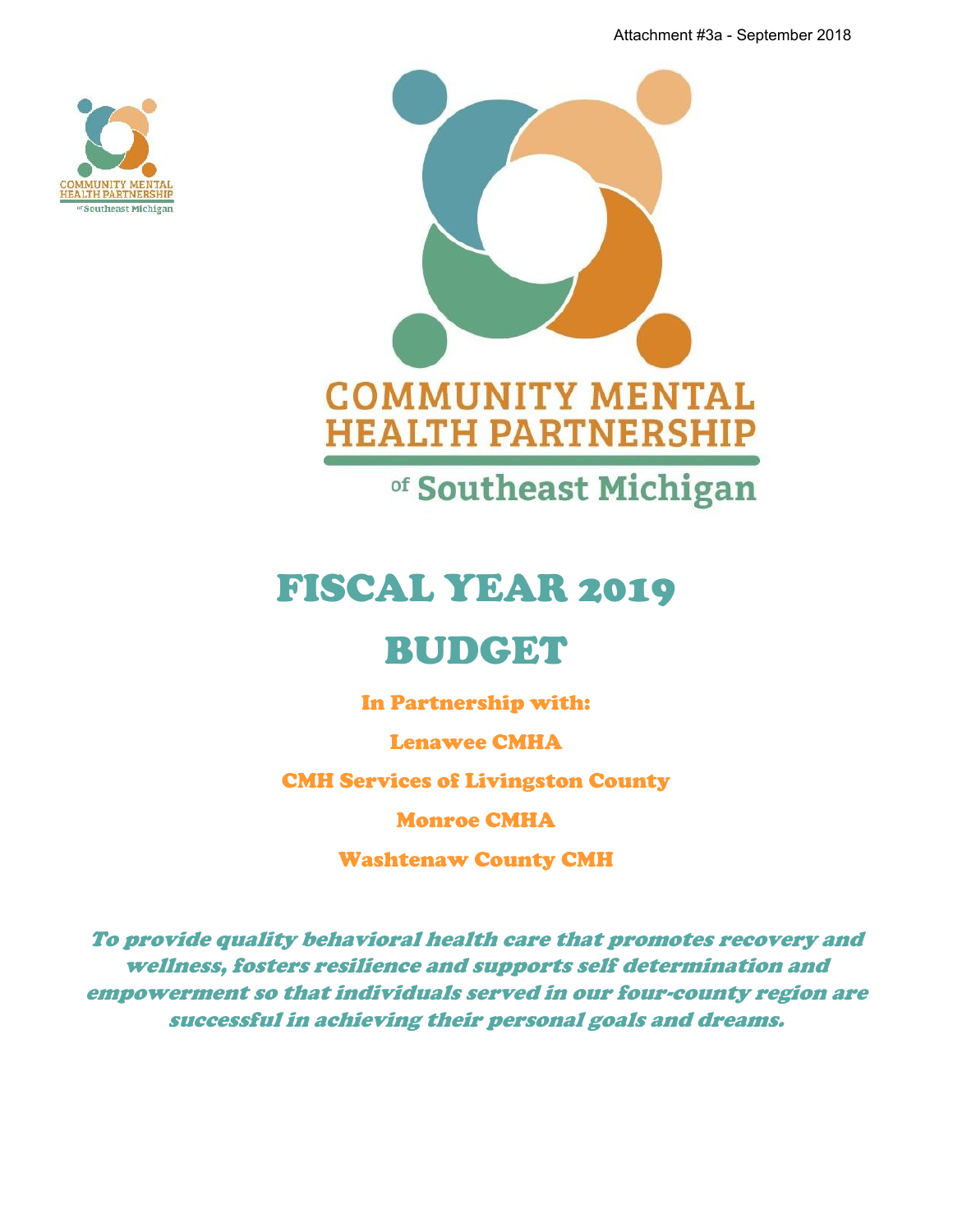# Mission, responsibilities and budget development approach

Community Mental Health Partnership of Southeast Michigan shall be responsible for the operation of the Concurrent 1915(b)/(c) Waiver, SUD Community Grant, the Healthy Michigan Plan, Autism Benefit under iSPA, and other public funding within its designated service area. The PIHP shall also be responsible for the development of the service delivery system and the establishment of sufficient administrative capabilities to carry out the requirements and obligations of the Specialty Services contract.

## **Community Mental Health Partnership of Southeast Michigan's areas of responsibility includes:**

Financial Management Service Delivery System Development Oversight Monitoring of the following delegated functions *Access Assurance Provider Network Services Quality Assessment/Performance Improvement Service and Utilization Management Customer Services* Regulatory Management – Corporate Compliance PA 500 and Application for Participation Requirements SUD Treatment and Prevention Services and special funding requirements Adherence to all Contract Attachments including SUD Policy Manual

### Revenue for FY2019

*State Plan/ B3 Medicaid Capitation (Mental Health and SUD services) Habilitation Supports Waiver Autism Benefit Healthy Michigan Plan SUD Community Grant Funds PA 2 Funds (governed by Oversight Policy Board)*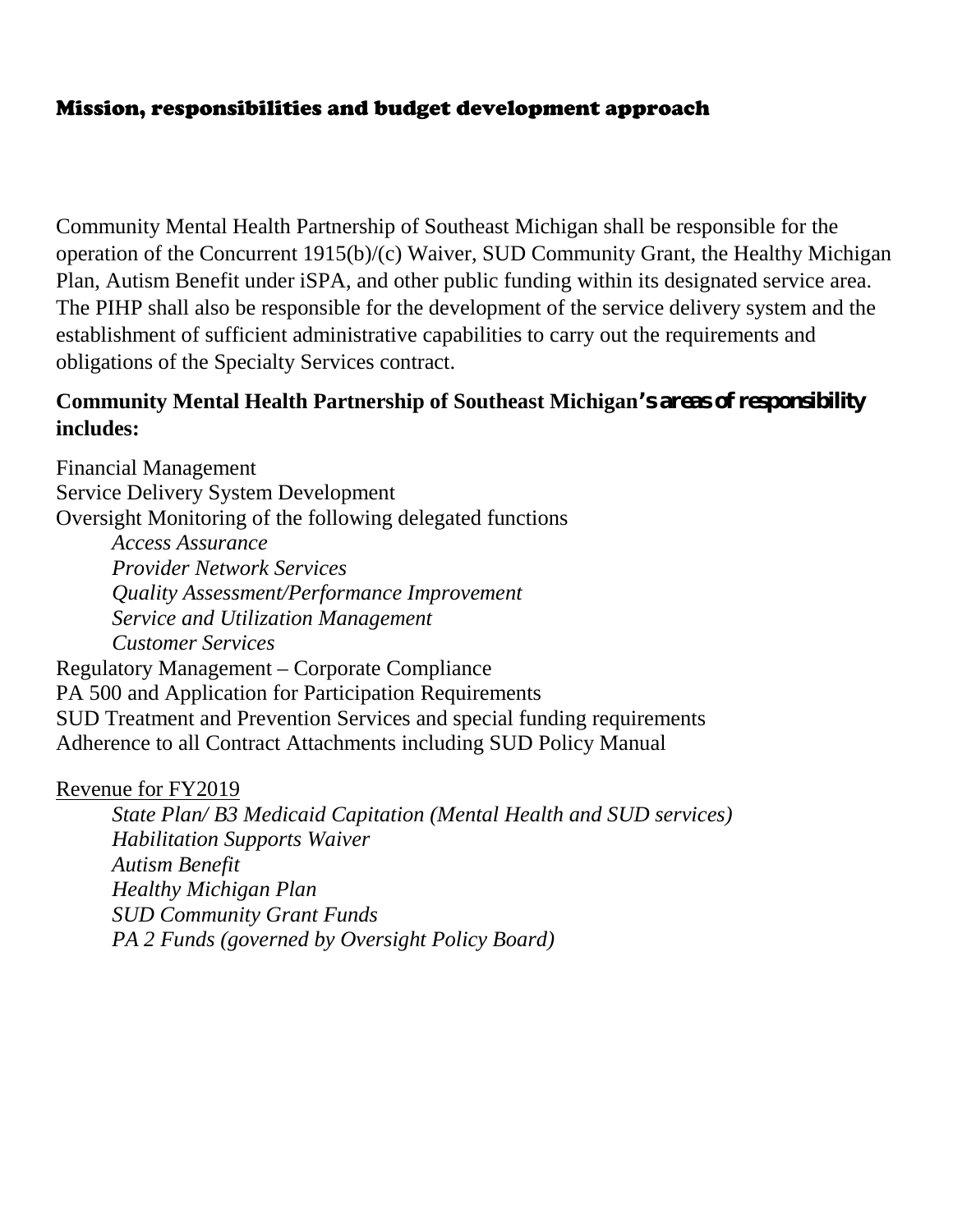

# **Fiscal Year 2019 Beginning Budget Objectives, Assumptions and Strategies**

Community Mental Health Partnership of Southeast Michigan is using the following objectives, assumptions and strategies to prepare the beginning FY19 budget. Budget amendments will be presented throughout the year, on a quarterly basis, to recognize any changes in assumptions or contractual obligations.

#### CMHPSM FY19 Budget Objectives:

- 1. Fiscal Year 2019 budget will be presented at the September 2018 Board of Directors meeting.
- 2. The proposed budget will uphold the mission and vision of CMHPSM.
- 3. The fiscal year 2019 budget will deliver a responsible balance of financial management, oversight monitoring, regulatory management, an accountable service delivery system, and an adherence to the contracts entered into with the Michigan Department of Health and Human Services (MDHHS).

#### CMHPSM FY19 Assumptions:

- 1. Rates will not be released by MDHHS until early September 2018. The preliminary budget will use the fiscal year 2018 rates applied to Traditional Medicaid Eligibles and HMP Enrollees listings for the CMHPSM region. The budget will be amended as soon as rates are released, verified and applied to the current eligible listing.
- 2. CMHPSM will trend those Traditional Medicaid Eligibles and HMP Enrollees from the most current listing to apply the rates.
- 3. The Risk-Based Funding Allocation Model that provides an actuarially sound model using the risk weights will be used to establish the CMHSP allocation.
- 4. Administrative expenditures will be based on fiscal year 2018 actual year to date information, will include the board approved salary schedule and any projected increases in fringes/contracted services.

#### CMHPSM Strategies:

- 1. CMHPSM will collaborate with CMHSP's to establish a consistent and reasonable methodology to balance the budget as a PIHP in whole.
- 2. CMHPSM has coordinated with CMHSP's to review current year budgets and actual expenditures.
- 3. A shared decision model will be utilized to complete the fiscal year 2019 budget to be presented to the board for approval.
- 4. CMHPSM in collaboration with the CMHSP's has identified four key areas to increase revenue and reduce expenditures. These areas include:
	- autism advocacy
	- reviewing community living supports authorizations as it is aligned through the state-wide parody
	- inpatient diversion
	- seeking full utilization of habilitation supports waiver slots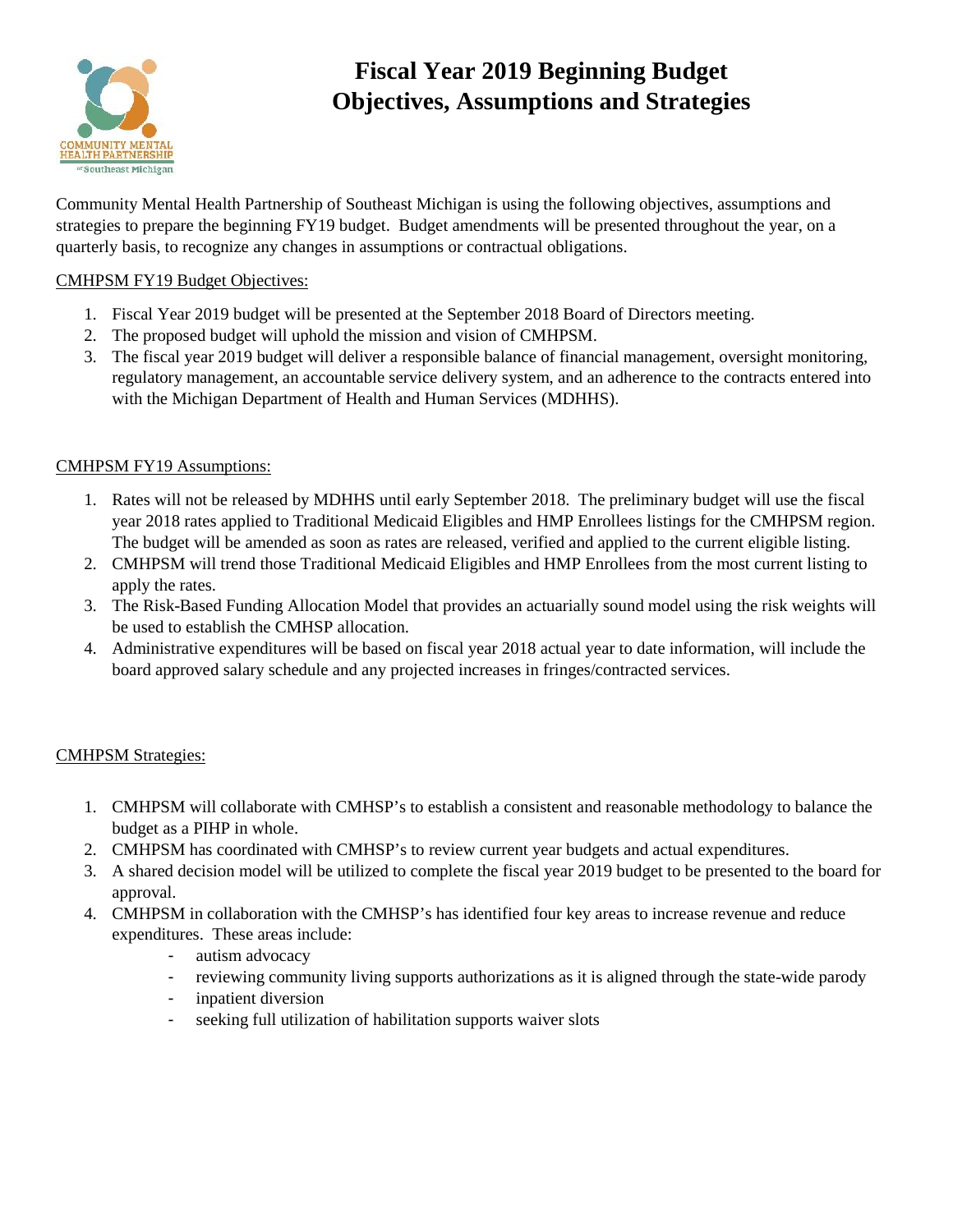# **Fiscal Year 2019 Budget Overview**

Total Revenues Projected for FY2016 for all fund sources:

## \$164,857,900

### Partnership Capitated Allocations for Medicaid and HMP:

| Lenawee CMHA                                   | \$17,345,491 |
|------------------------------------------------|--------------|
| CMH Services of Livingston County \$26,020,720 |              |
| Monroe CMHA                                    | \$27,878,110 |
| <b>Washtenaw County CMH</b>                    | \$69,340,230 |

Substance Use Disorder Prevention and Treatment (by County):

| Lenawee                                   | \$2,113,893 |
|-------------------------------------------|-------------|
| Livingston                                | \$2,868,451 |
| Monroe (managed by CMHPSM)                | \$2,634,512 |
| Washtenaw (managed by CMHPSM) \$7,859,236 |             |

Other Contractual Costs \$4,844,622

Hospital Rate Adjuster **HICA** Local Match

Administrative Costs \$3,952,546

Salary and Fringe **Contracts** Infrastructure (space and systems) **Training** Supplies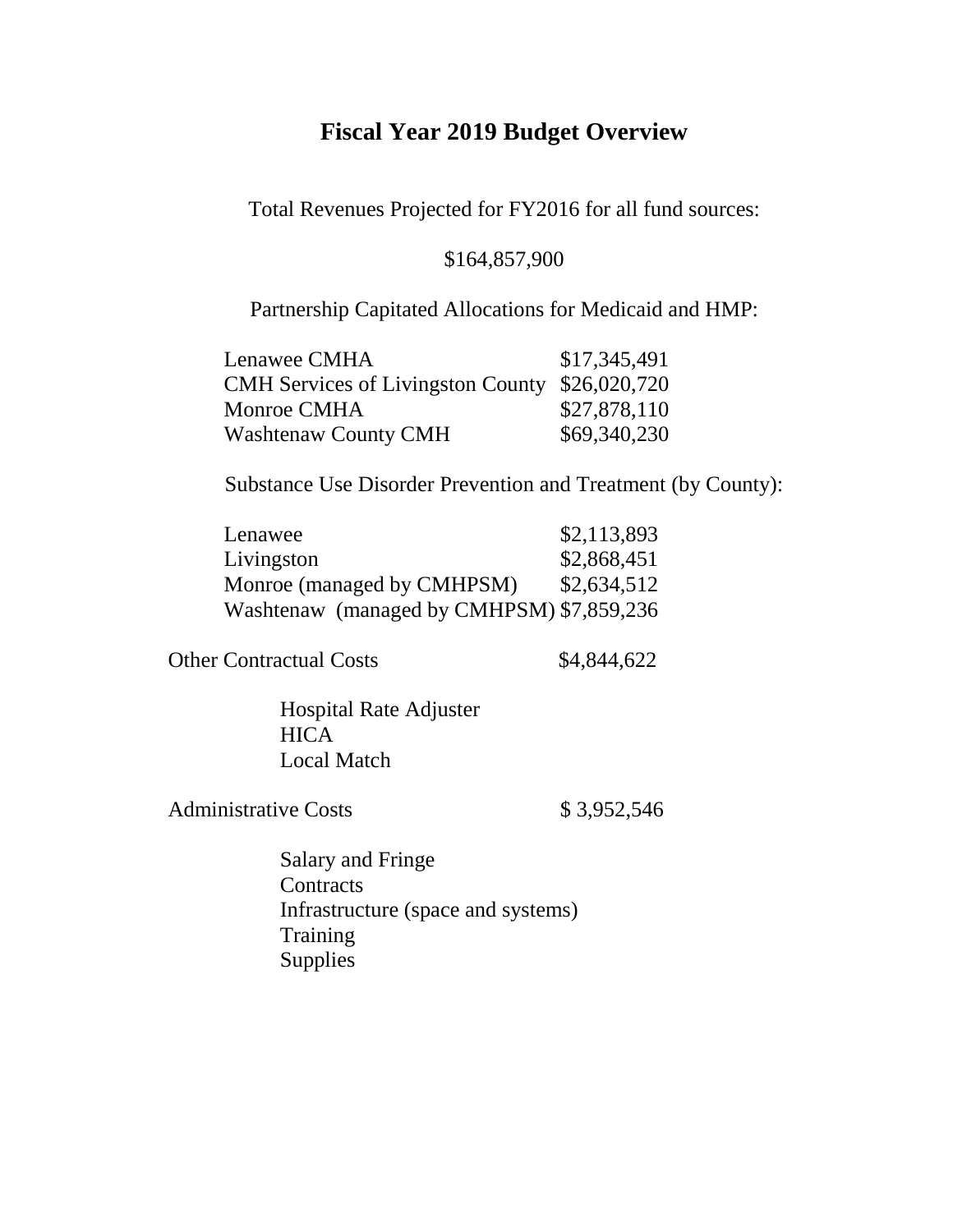#### **Community Mental Health Partnership of Southeast Michigan FY19 Preliminary Budget**

| <b>Revenues over (under) Expenditures</b> | \$1,261                    | \$0                        | \$(0)         | (0)                               |   |
|-------------------------------------------|----------------------------|----------------------------|---------------|-----------------------------------|---|
| <b>Total Expense</b>                      | \$165,146,510              | \$176,874,530              | \$164,857,900 | (12,016,630)                      |   |
| <b>Risk Reserve Provision</b>             |                            |                            |               |                                   |   |
| <b>Total Administrative Expense</b>       | $\overline{$2,422,417}$    | \$3,752,546                | \$3,952,546   | 200,000                           |   |
| All Other Costs                           | 194,283                    | 211,889                    | 211,889       |                                   |   |
| <b>Board Expense</b>                      | 1,985                      | 4,400                      | 4,400         |                                   |   |
| <b>Administrative Contracts</b>           | 913,451                    | 1,398,669                  | 1,523,669     | 125,000 a                         |   |
| Salary & Fringe                           | 1,312,698                  | 2,137,588                  | 2,212,588     | 75,000                            | a |
| <b>CMHPSM Administrative Costs</b>        |                            |                            |               |                                   |   |
|                                           |                            |                            |               |                                   |   |
| <b>Total Other Costs</b>                  | \$6,241,131                | \$4,844,622                | \$4,844,622   |                                   |   |
| Local Match                               | 1,577,780                  | 1,577,780                  | 1,577,780     |                                   |   |
| USE and HICA Tax                          | 2,573,265                  | 1,059,026                  | 1,059,026     |                                   |   |
| <b>Hospital Rate Adjuster</b>             | 2,090,086                  | 2,207,816                  | 2,207,816     |                                   |   |
| <b>Other Contractual Obligations</b>      |                            |                            |               |                                   |   |
| <b>Total Funding For SUD Services</b>     | 10,932,182<br>\$           | \$15,181,036               | \$15,476,181  | 295,145                           |   |
| <b>Washtenaw County</b>                   | 5,576,104                  | \$7,709,441                | 7,859,326     | 149,885                           | a |
| Monroe County                             | 1,578,301                  | \$2,584,269                | 2,634,512     | 50,243                            | a |
| <b>Livingston County</b>                  | 1,853,859                  | \$2,813,747                | 2,868,451     | 54,704                            | a |
| Lenawee County                            | 1,923,918                  | \$2,073,579                | 2,113,893     | 40,314 a                          |   |
| <b>Funding For SUD Services</b>           |                            |                            |               |                                   |   |
|                                           |                            |                            |               |                                   |   |
| <b>Total Funding For CMHSP Partners</b>   | \$<br>145,550,780          | \$153,096,326              | \$140,584,551 | (12, 511, 775)                    |   |
| Washtenaw CMHSP                           | 72,899,744                 | 75,985,237                 | 69,340,230    | $(6,645,007)$ c                   |   |
| Monroe CMHSP                              | 30,052,045                 | 30,968,952                 | 27,878,110    | $(3,090,842)$ c                   |   |
| Livingston CMHSP                          | 26,206,636                 | 28,485,189                 | 26,020,720    | $(2,464,469)$ c                   |   |
| Lenawee CMHSP                             | 16,392,355                 | 17,656,948                 | 17,345,491    | $(311, 457)$ c                    |   |
| <b>Funding For CMHSP Partners</b>         |                            |                            |               |                                   |   |
|                                           |                            |                            |               |                                   |   |
| <b>Total Revenue</b>                      |                            |                            |               |                                   |   |
| Use of Risk Reserve                       | 4,310,554<br>\$165,147,770 | 7,135,209<br>\$176,874,530 | \$164,857,900 | $(7, 135, 209)$ c<br>(12,016,630) |   |
| Shared Risk Corridor MDHHS share          |                            | 2,688,283                  |               | $(2,688,283)$ c                   |   |
| Local Risk Corridor CMHSP's share         |                            | 2,688,283                  |               | $(2,688,283)$ c                   |   |
| Other Revenue                             | 260,803                    | 327,921                    | \$327,921     |                                   |   |
| Local Match                               | 1,577,780                  | 1,577,780                  | \$1,577,780   |                                   |   |
| SUD PA2 - Cobo Tax Use of Reserve         | 279,941                    | 1,598,399                  | \$1,564,432   | $(33,967)$ b                      |   |
| SUD PA2 - Cobo Tax Revenue                | 1,819,703                  | 1,826,092                  | \$1,860,059   | 33,967 b                          |   |
| <b>Block Grants</b>                       | 183,805                    | 386,626                    | \$386,626     |                                   |   |
| <b>SUD Community Block Grant</b>          | 4,117,396                  | 6,414,335                  | \$6,909,480   | 495,145 a                         |   |
| Autism                                    | 4,983,514                  | 6,863,011                  | \$6,863,011   |                                   |   |
| Healthy Michigan Carryforward             | 1,721,947                  |                            |               |                                   |   |
| Healthy Michigan Plan SUD                 | 3,213,525                  | 4,154,073                  | \$4,154,073   |                                   |   |
| Healthy Michigan Plan                     | 9,429,666                  | 8,992,448                  | \$8,992,448   |                                   |   |
| Medicaid Carryforward                     | 5,107,828                  |                            |               |                                   |   |
| Medicaid SUD Capitation                   | 1,538,292                  | 2,264,122                  | \$2,264,122   |                                   |   |
| Performance Based Incentive Pool          |                            | 1,133,238                  | \$1,133,238   |                                   |   |
| Medicaid Capitation                       | \$126,603,016              | \$128,824,711              | \$128,824,711 |                                   |   |
| <b>Operating Revenue</b>                  | Actual                     | <b>Budget</b>              | <b>Budget</b> | (Decrease)                        |   |
|                                           | Final                      | Amended                    | <b>FY19</b>   | Increase                          |   |
|                                           | <b>FY17</b>                | Final FY18                 | Preliminary   |                                   |   |